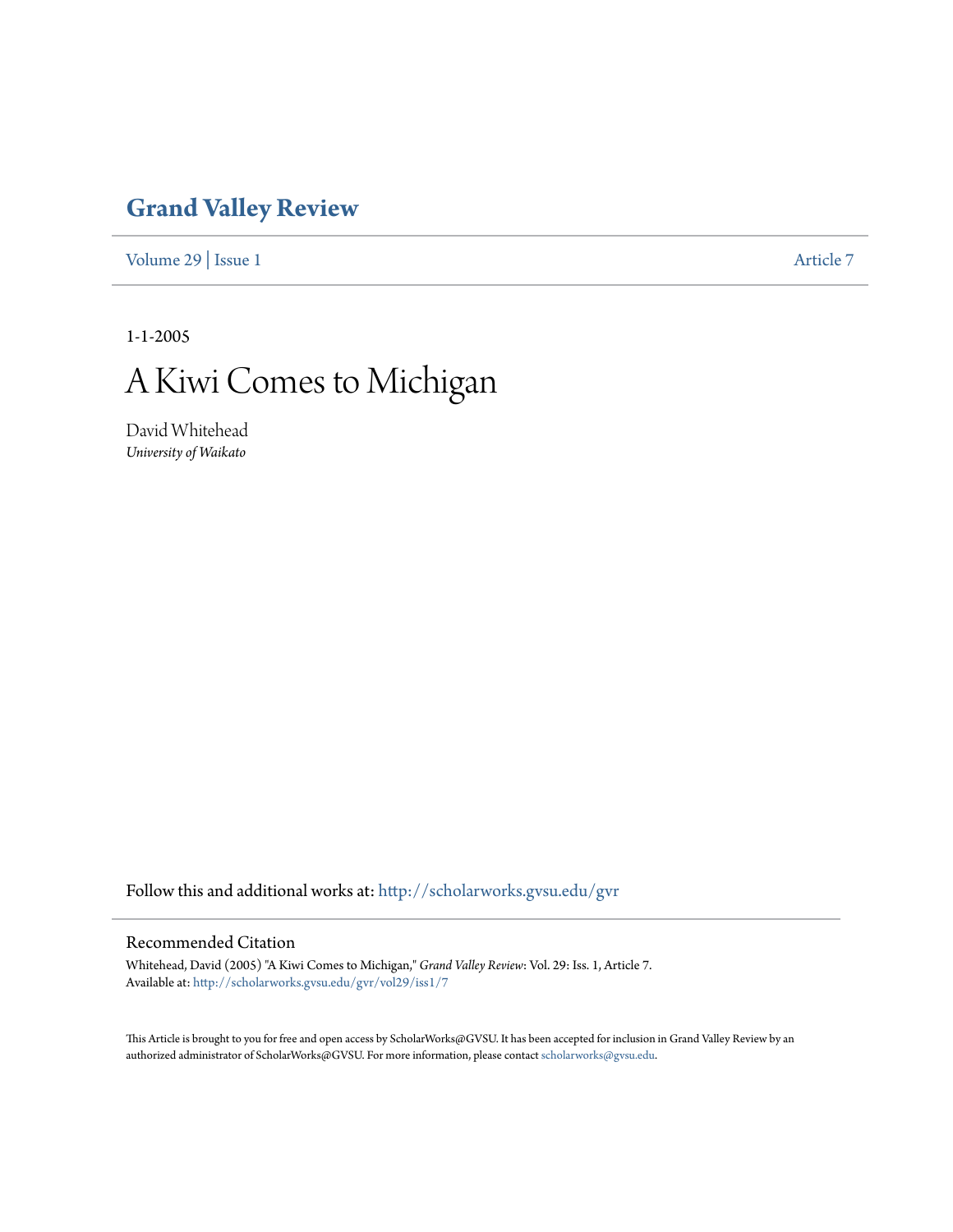## **A Kiwi Comes to Michigan**

The tyranny of distance is both geographical and 1 psychological. Grand Rapids might be a long way from New Zealand, but its people are warm and welcoming.

After a visit by Dr. Caryn King to the University of Waikato in Hamilton, New Zealand during 2003, an offer had been presented for me to teach class at Grand Valley State University during the summer of 2004 and to present at two conferences.

So out came the maps, on went the computer and GVSU was googled. Out went the e-mails (many) and my wife and  $I$  went into negotiation—after all, even though Dr Caryn King had stayed with us, an offer of accommodation with an attractive women living by herself in a country miles away needed careful handling. In the end, compromise: I would teach four weeks and my wife would join me for a bit of R&R.

I had been a regular traveler to the USA having taught in graduate schools in Texas, New Mexico and Oregon in previous years. The distance didn't really faze me. Additionally, the flight (three hops and you're there) was mostly through the night, and I slept thanks to noise-canceling earphones and a small white pill. The new service, Air New Zealand via San Francisco is great.

But before takeoff there was the interview at the USA Consulate in Auckland (through bomb-proof doors and windows) which cost \$NZ125.00. After being stripped of my car keys, cell-phone and belt I was "interviewed." "What will you be talking about?" Pardon? "What will you be talking about?" I tried to cover the content of two conferences and a summer school in twenty-five words or less. Fingerprints (digital scan) and photographs followed. "If you want the visa you have to supply the stamped addressed envelope (large) so we can post it. You can buy them downstairs." Not the best start I thought.

But after all the arrangements were in place, I said my farewells and made the flight, firmly clenching laptop with precious Power Points. The flights from Auckland, New Zealand and San Francisco took off like Swiss watches-until I arrived at Chicago's O'Hare Airport.

*'David Whitehead is a Jenior .{§cturer in c.Arts and f.gnguage education at the University* of *Waikato in New Zealand.*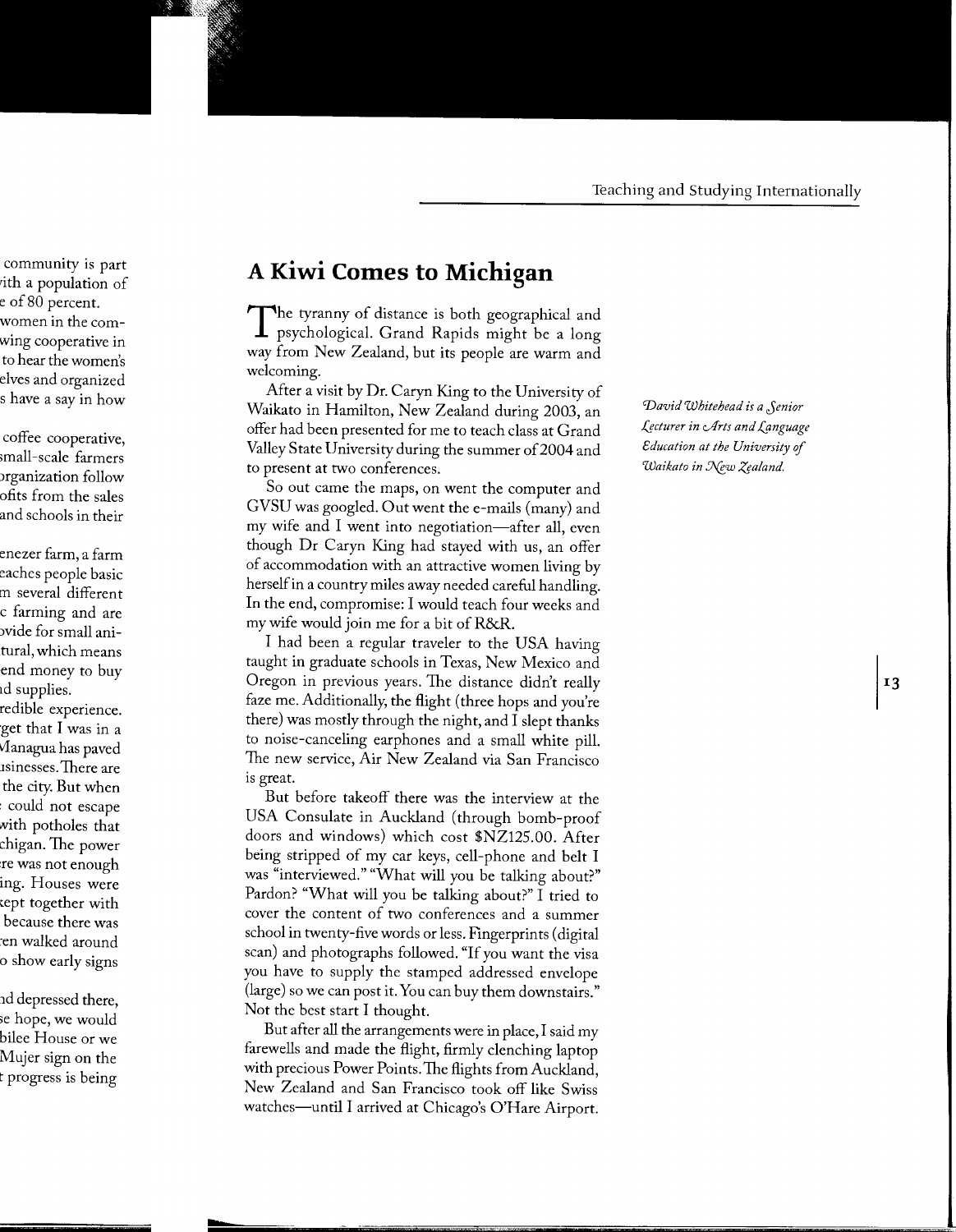This location gave me time to contemplate, watch other passengers waiting, send e-mails and wonder about the air traffic control system.

What made the journey even more reassuring was knowing that the course I was hired to teach was organized, and that Caryn King would be waiting at the airport and whisking me off to comfortable accommodation. But what really made the difference were the genuine welcome of the faculty and the positive response of the students. But you never quite avoid the culture shock-the plants, buildings, language, buildings, politics, students—everything is different and everything is the same.

So what are the lasting impressions, the images that stay?

Geographically the moments that stick are:

1. Looking down from the top floor of Eberhard at a fisherman in waders standing in the river and trying to imagine the same scene in winter.

2. Looking out across Lake Michigan- no distant shore and the biggest ship I have ever seen, plying this bend in the Earth.

3. Sailing on Lake Michigan (with an all female crew-awesome ladies.)

4. Driving up the UP and eating fudge on Mackinac Island—and again trying to imagine the lake frozen in winter.

Psychologically the images that stick are:

1. The reception (an unexpected privilege) introducing myself in Maori (our indigenous language) that felt normal to me, but realizing that no one understood what I was saying until I translated. But they knew I was talking about them because they heard their names ... kind of a powerful feeling that. And again at the reception meeting a faculty member who pressed a smooth old stone in my hand as we were introduced—a man of the land, Professor Steve Mattox, from the Geology Department (that stone is here on my desk).

2. Being interviewed on radio about literacy and cognition (those questions prepared beforehand) then being asked at the end of the interview

14